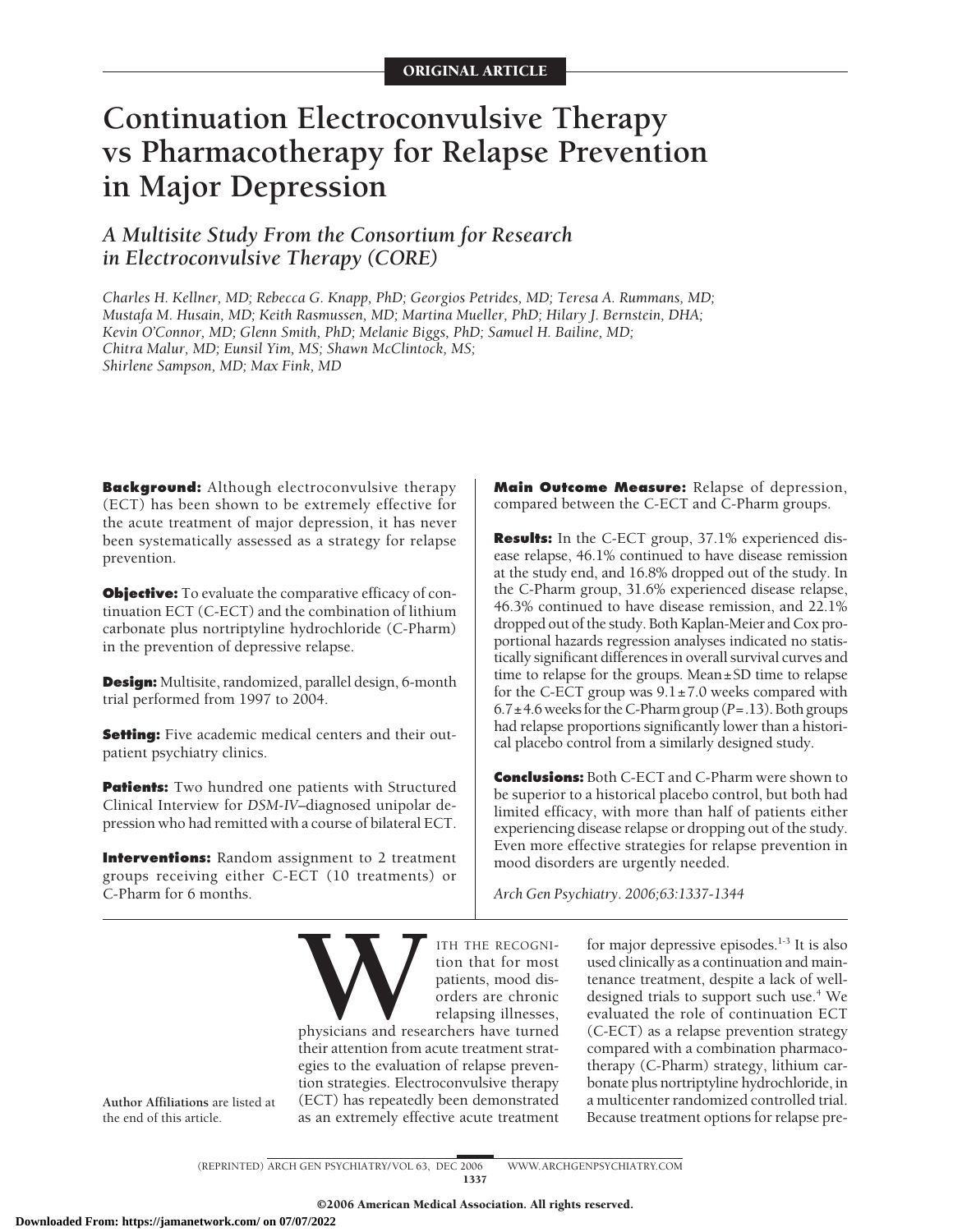vention are limited, evidence-based validation of C-ECT will provide important information for physicians and patients on which to base treatment decisions.

#### **METHODS**

#### **STUDY DESIGN**

The following participating centers compose the Consortium for Research in ECT (CORE): University of Medicine and Dentistry of New Jersey–New Jersey Medical School, Medical University of South Carolina, the Zucker-Hillside Northshore– Long Island Jewish Medical Center, University of Texas Southwestern Medical Center at Dallas, and Mayo Foundation. This study is a multicenter, National Institute of Mental Health–funded randomized controlled trial performed from 1997 to 2004. The trial consisted of 2 distinct phases: phase 1, in which acutely depressed patients received bilateral ECT 3 times per week until they met remission criteria, and phase 2, in which patients who maintained remission after 1 week were randomized 1:1 to either C-ECT or C-Pharm (lithium-nortriptyline). The randomization scheme was a stratified permuted block (variable block size of 4 to 6), with psychosis status and clinical site as stratification variables. Patients in the randomized continuation phase (phase 2) were followed up for 6 months. Rating visits occurred at weeks 0 (baseline), 1, 2, 3, 4, 6, 8, 10, 12, 16, 20, and 24. The primary end point was time to relapse. This protocol was reviewed and approved by the institutional review boards of all 5 participating academic clinical centers. Patients provided informed consent before phase 1 and again before randomization in phase 2.

# **PATIENT SAMPLE**

Patients enrolled in phase 1 were 18 to 85 years old, were referred for ECT, and met Structured Clinical Interview for*DSM-IV* criteria for primary major depressive disorder, unipolar type, single or recurrent, with or without psychosis. Appropriateness for ECT was determined on a clinical basis after consultation with an attending-level ECT psychiatrist. Typical reasons for referral included failed medication trials and severity or urgency of illness.5-7 Additional inclusion criteria were pretreatment 24-item Hamilton Rating Scale for Depression (HRSD<sub>24</sub>) total score of 21 or higher<sup>8</sup> and ability to provide informed consent.

For the randomized phase (phase 2), inclusion criteria were achievement of remission in phase  $1$  ( $\geq$ 60% decrease from baseline in  $HRSD_{24}$  total score,  $HRSD_{24}$  score of  $\leq 10$  on 2 consecutive ratings), maintenance of  $H RSD<sub>24</sub>$  score at 10 or less for 1 week while free of all psychotropic medication, modified Mini-Mental State Examination (mMMSE) score of 21 or higher, and ability to provide written informed consent. Additional psychotropic medications were prohibited throughout the study with the exception of lorazepam, up to 3 mg/d, for anxiety and diphenhydramine hydrochloride, up to 50 mg/d, for insomnia.

Exclusion criteria were a diagnosis of schizophrenia or bipolar disorder, dementia, delirium, or other central nervous system disease with the probability of affecting cognition or response to treatment, substance dependence within the past 12 months, medical conditions contradindicating ECT or nortriptyline-lithium use, and ECT in the 3 months before phase 1.

#### **TREATMENTS**

# **ECT Procedures**

The ECT procedures were standardized across all centers, using the Thymatron DGX ECT device (Somatics Inc, Lake Bluff, Ill), bilateral (bitemporal) electrode placement, dose titration to determine seizure threshold at initial treatment, and stimulus dosing at subsequent treatments of 1.5 times the seizure threshold.<sup>9</sup> Procedures for anesthesia and determination of seizure adequacy (electromyography 20 seconds; electroencephalography 25 seconds) followed standardized clinical protocols compatible with current standards of care.<sup>2</sup> Treatments were 3 times per week in phase 1 and weekly for 4 weeks, biweekly for 8 weeks, and monthly for 2 months in phase 2 (total of 10 ECT sessions throughout 6 months, with the final one given at week 20). Dose titration to determine seizure threshold was repeated at the first phase 2 treatment. No minimum or maximum number of ECT sessions was specified for a patient to be classified as having disease remission in phase 1.

#### **Pharmacotherapy Procedures**

Patients randomized to the C-Pharm arm were administered initial doses of 50 mg of nortriptyline hydrochloride and 600 mg of lithium carbonate. Blood levels obtained 24 hours later were used to make recommendations for doses needed to achieve steady-state levels of 125 ng/mL of nortriptyline and 0.7 mEq/L of lithium, based on a validated algorithm.10-12 Oral dosages were adjusted based on repeated measurement of blood levels at specified intervals. These agents were chosen because their efficacy in relapse prevention is most evident in the literature.<sup>13</sup> In addition, this study was designed to be comparable and complementary to the post-ECT relapse prevention study of Sackeim et al,13 which included nortriptyline-lithium, nortriptyline as monotherapy, and placebo but had no C-ECT arm.

#### **ASSESSMENTS**

#### **Instruments**

The primary instrument used to rate depressive symptoms was the HRSD<sub>24</sub>, which was administered at baseline and after each ECT treatment in phases 1 and 2. The  $HRSD<sub>24</sub>$  associated with each treatment was assessed on the day of the next treatment visit. The primary efficacy outcome measure was time to relapse. Relapse was declared if at 2 consecutive ratings a patient's  $HRSD<sub>24</sub>$  total score was 16 or higher, with a minimum increase of 10 points from phase 2 baseline.

The impact of C-ECT and C-Pharm on neurocognitive performance was measured by an extensive battery of neuropsychological tests measured at phase 2 baseline, 3 months, and 6 months (study end). Patient performance on the mMMSE is reported as a measure of the neurocognitive effects of C-ECT and C-Pharm. The mMMSE is an expanded instrument that broadens the range of scores from a maximum of 30 on the standard MMSE to a maximum of 57. The mMMSE is a measure of global cognitive impairment that has shown sensitivity to ECTinduced deficits, including recovery of functioning after ECT.<sup>14,15</sup> The full results of the neuropsychological, global functioning, and health status outcomes will be reported elsewhere.

The Treatment Emergent Symptom Scale, although administered to both treatment arms, was used mainly to assess medication adverse effects in the C-Pharm arm.16 The Antidepressant Treatment History Form<sup>17</sup> was used to determine degree of prior medication treatment failure. Compliance in the C-Pharm arm was assessed by measuring blood levels of nortriptyline and lithium at each study visit.

#### **Raters**

The raters who acquired study data were the study psychiatrist, the continuous rater, and the neuropsychological tech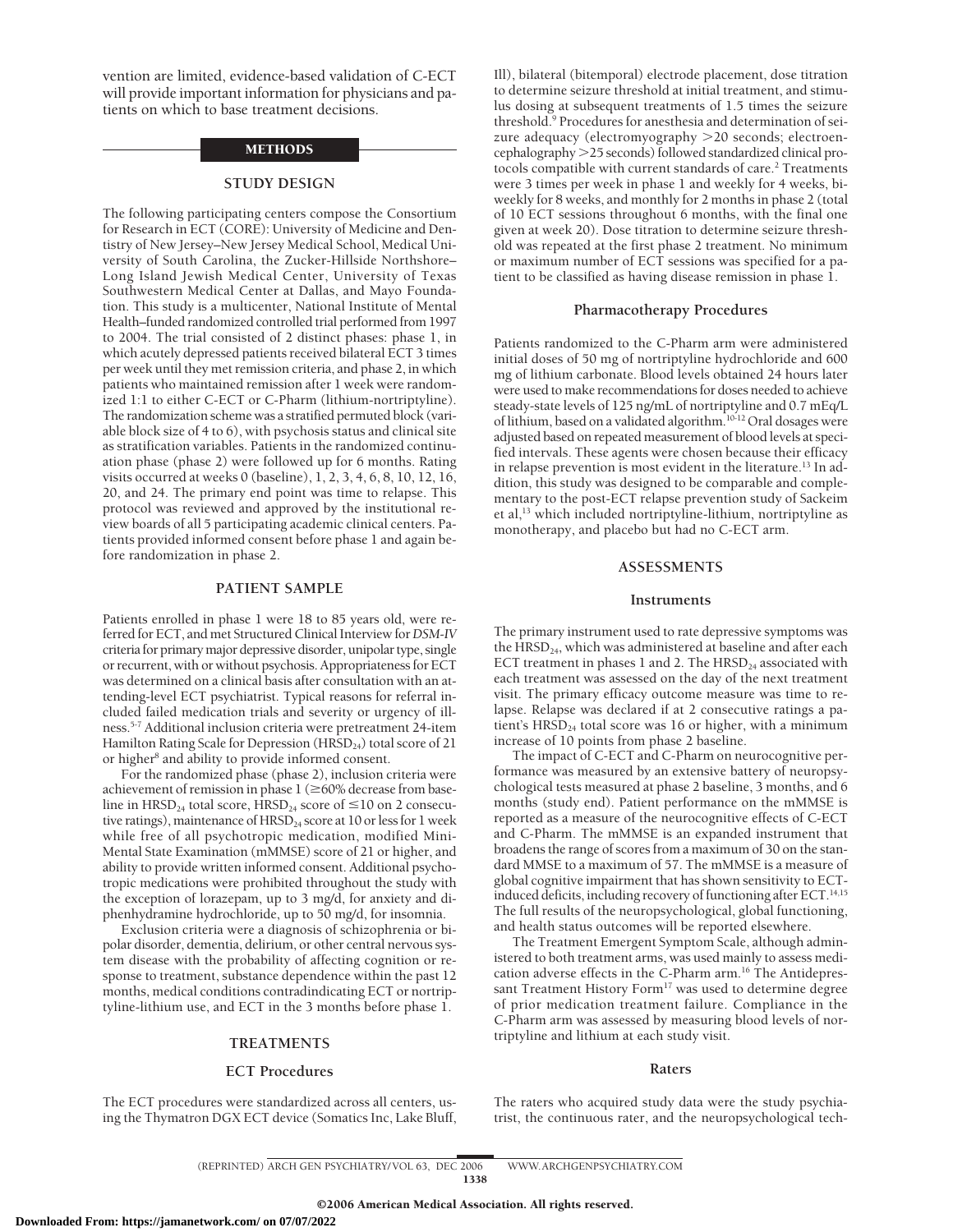nician. At specified time points (phase 1 baseline and end, phase 2 baseline, week 4, week 12, week 24, and study exit [relapse]), the continuous rater and study psychiatrist each performed independent  $H RSD<sub>24</sub>$  ratings, with the mean of the ratings used for analyses. The neuropsychological technician administered the neuropsychological battery and was blinded to treatment condition.

# **Standardization and Quality Assurance Assessment**

All clinical raters underwent an intensive prestudy training period conducted by a senior-level, highly experienced psychometrician (M.B.). An independent blind rater located at the University of Texas Southwestern Medical Center but not affiliated with the clinical center rated a random sample of time-blinded videotapes of  $H RSD<sub>24</sub>$  patient interviews (intraclass correlation<sup>18</sup> between the independent blind rater and clinical ratings,0.9). Additional longitudinal quality control measures to prevent rater drift over time required that clinical raters rate HRSD<sub>24</sub> videotapes mailed by the independent blind rater to the centers every 2 to 3 months. When significant deviations of clinical ratings from those of the independent blind rater were detected (ie, scores deviated outside a 2-point range for any 1 rater on more than 1 of the tapes), telephone-based corrective feedback was instituted by the independent blind rater. Three corrective training sessions were required during the study.

## **STATISTICAL ANALYSES**

The primary efficacy analyses used a modified intention-totreat sample that comprised all randomized patients who had at least 1 postbaseline assessment.19 Survival (ie, relapse-free) times were compared using Kaplan-Meier survival curves and the log-rank test. In the a priori specified primary analysis, Cox proportional hazards model regression analysis was used to compare time to relapse for C-ECT and C-Pharm in a model that contained only effects for treatment and clinical center. In additional secondary analyses, a full multivariable model with psychosis, age, and sex added was used to evaluate the effect of treatment adjusted for the added covariables. These covariables were included as a priori specified covariables. The 95% confidence interval (CI) estimates of the hazard ratio from the regression models were used to describe the unadjusted and covariate-adjusted treatment effects (effect size). Interaction terms (eg, treatment by psychosis status) were also added to the full model to determine if the treatment effect was different across strata of the a priori hypothesized moderating variables.

All statistical tests used a 2-tailed  $\alpha$  = .05 level of significance unless otherwise specified and were performed using SAS statistical software, version 9 (SAS Institute Inc, Cary, NC). For comparisons of survival distributions, we had approximately 80% power to detect a hazard ratio of 1.7 or larger.

Adjusted means for mMMSE (adjusted for baseline and clinical center) for the 3- and 6-month (end of study) time points were compared using a general linear model approach. To take into account the comparisons at multiple time points, we used Bonferroni corrected *P* values. The primary comparisons were performed for the group who had not relapsed at the given time point (observed data) for whom a baseline assessment was also made. Adverse events are reported as proportions for each group. Mean blood levels for lithium and nortriptyline at the end of study are reported.

# **PATIENT DISPOSITION AND STUDY SAMPLE CHARACTERISTICS**

#### **Patient Disposition**

**Figure 1** describes patient disposition. A total of 531 patients were entered into phase 1 from May 1997 to January 2004. Of these, 341 (64.2%) remitted and 137 (25.8%) dropped out. Early exits were due to protocol violations (42/137; 30.7%) (including primary diagnosis other than major depressive disorder [25/42], drug dependence [4/42], and medical problems [3/42]); withdrawal of consent (52/137; 38%) (including concern over possible memory effects [5/52] and refusal of further ECT with no reason given [27/52]); adverse events (37/137; 27%) (including memory and cognition complaints [21/37] and intercurrent medical conditions [8/37]); and other (4%).

Of the 341 patients who remitted, 70 (20.5%) relapsed and 67 (19.6%) dropped out during the interim week before randomization, leaving 204 (59.8%) eligible for randomization. Three patients refused randomization and 201 were randomized. Ten patients (3 in the C-ECT group and 7 in the C-Pharm group) did not receive a treatment and 7 patients (6 in the C-ECT group and 1 in the C-Pharm group) received 1 treatment but did not return for at least 1 postbaseline visit, yielding a modified intention-to-treat (ITT) efficacy evaluable sample of 184 patients (89 in the C-ECT group and 95 in the C-Pharm group). The primary reasons given for refusing treatment or failing to return for the week 1 visit included being afraid of memory problems or not wanting ECT (2) and no reason given (7) for the C-ECT group, and wanting ECT (3), meeting exclusion criteria (2), believing treatment no longer necessary (1), and no reason given (2) for the C-Pharm group. There were no statistically significant differences in demographic (age, race, and sex) and clinical characteristics (percentage with psychoses,  $H RSD<sub>24</sub>$  phase 1 baseline and end, age at illness onset, length of current episode, and number of prior episodes and hospitalizations) between phase 1 remitters who did  $(n=201)$  or did not  $(n=140)$  enter the randomized continuation phase (phase 2) or between randomized patients in the modified ITT efficacy evaluable sample (n=184) and those not in the modified ITT sample  $(n=17)$ . In the modified ITT efficacy sample, 15 patients (16.9%) in the C-ECT group and 21 patients (22.1%) in the C-Pharm group exited early. The most common reason for early exit was that the patient no longer wanted or thought he or she needed further ECT in the C-ECT group (n=8) and adverse event occurrence for the C-Pharm group  $(n=13)$ .

#### **Study Sample Characteristics**

For the modified ITT sample (n=184), 67.9% were female, 87.5% were white, and the mean±SD age was 57.2±16.1 years. Clinical characteristics included 35.9% with psychotic features, mean±SD age at illness onset of  $42.4 \pm 19.6$  years, a mean  $\pm$  SD of 2.2 $\pm$ 2.9 prior episodes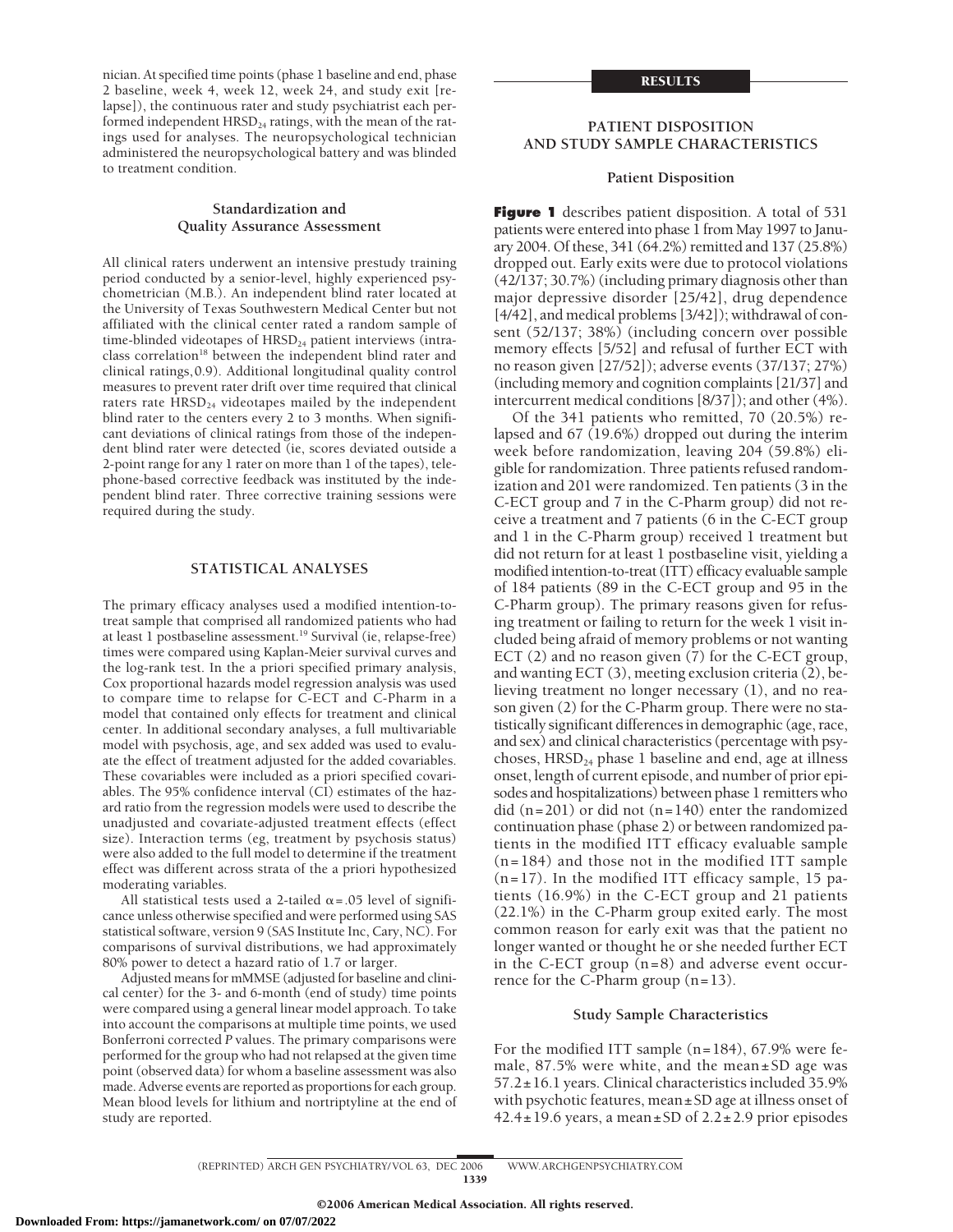

Figure 1. Participant flow for acute electroconvulsive therapy (ECT) phase (phase 1) and randomized continuation phase (phase 2). C-ECT indicates continuation ECT; C-Pharm, combination of lithium carbonate plus nortriptyline hydrochloride.

of major depressive disorder, and mean $\pm$ SD HRSD<sub>24</sub> scores of  $34.8 \pm 7.2$  at study entry (acute phase) and  $6.4 \pm 2.7$  at the time of randomization. Patients in the C-ECT group were older than those in the C-Pharm group (59.6±15.3 vs 55.0±16.5; *t*182=−1.97; *P*=.05); no other statistically significant differences in demographic or clinical variables for the treatment groups were observed (**Table 1**). Mean±SD blood levels at the final visit for the C-Pharm group were 81.4±58.5 ng/mL for nortriptyline and  $0.53\pm0.38$  mEq/L for lithium. Mean blood levels of nortriptyline and lithium were not significantly different between those with and without disease relapse. Of the 117 patients who had usable Antidepressant Treatment History Form information, 50 (42.7%) were rated as having had at least one adequate pharmacotherapy trial. No significant difference was found in this proportion for the C-ECT arm compared with the C-Pharm arm (48.2% vs 37.7%, respectively; Fisher exact test: *df*=1, *P*=.27).

## **Dropouts**

Among the modified ITT sample, 36 (19.6%) of 184 exited the study prematurely with no statistically significant differences in baseline demographic or clinical characteristics between completers and early exits. Fifteen (16.9%) of 89 patients in the C-ECT group and 21 (22.1%) of 95 patients in the C-Pharm group exited early ( $\chi^2$ =0.81;

*P*=.37), with no statistically significant differences in demographic and baseline clinical characteristics for these 2 groups. Among the early exits, the mean±SD time in the study was  $7.9 \pm 5.9$  weeks for the C-ECT group compared with  $7.7 \pm 5.2$  weeks for the C-Pharm group (*t*34=−.08; *P*=.94), with a median time in the study of 6 weeks for both groups. In addition, no statistically significant difference was found in mean HRSD<sub>24</sub> total score for the last study visit before early exit for the 2 treatment groups (C-ECT: 12.3±8.6; C-Pharm: 10.4±7.6; *t*<sup>34</sup> =−.72; *P*=.48). Ten (67%) of 15 dropouts in the C-ECT group and 11 (52.4%) of 21 in the C-Pharm group had  $HRSD<sub>24</sub>$  scores of 10 or less (ie, remained fully remitted) at the time of dropout.

# **EFFICACY RESULTS**

In the C-ECT group, 37.1% relapsed, 46.1% remained remitted at study end, and 16.8% dropped out. In the C-Pharm group, 31.6% relapsed, 46.3% remained remitted, and 22.1% dropped out, with no statistically significant difference among groups in the 3 outcome categories (relapse, no relapse, and dropout)  $(\chi^2 = 1.05; P = .59)$ . Among study completers (74 in the C-ECT group and 74 in the C-Pharm group), the relapse proportions were 44.6% (95% CI, 33.3%-55.9%) for C-ECT and 40.5% (95% CI, 29.4%-51.7%) for C-Pharm.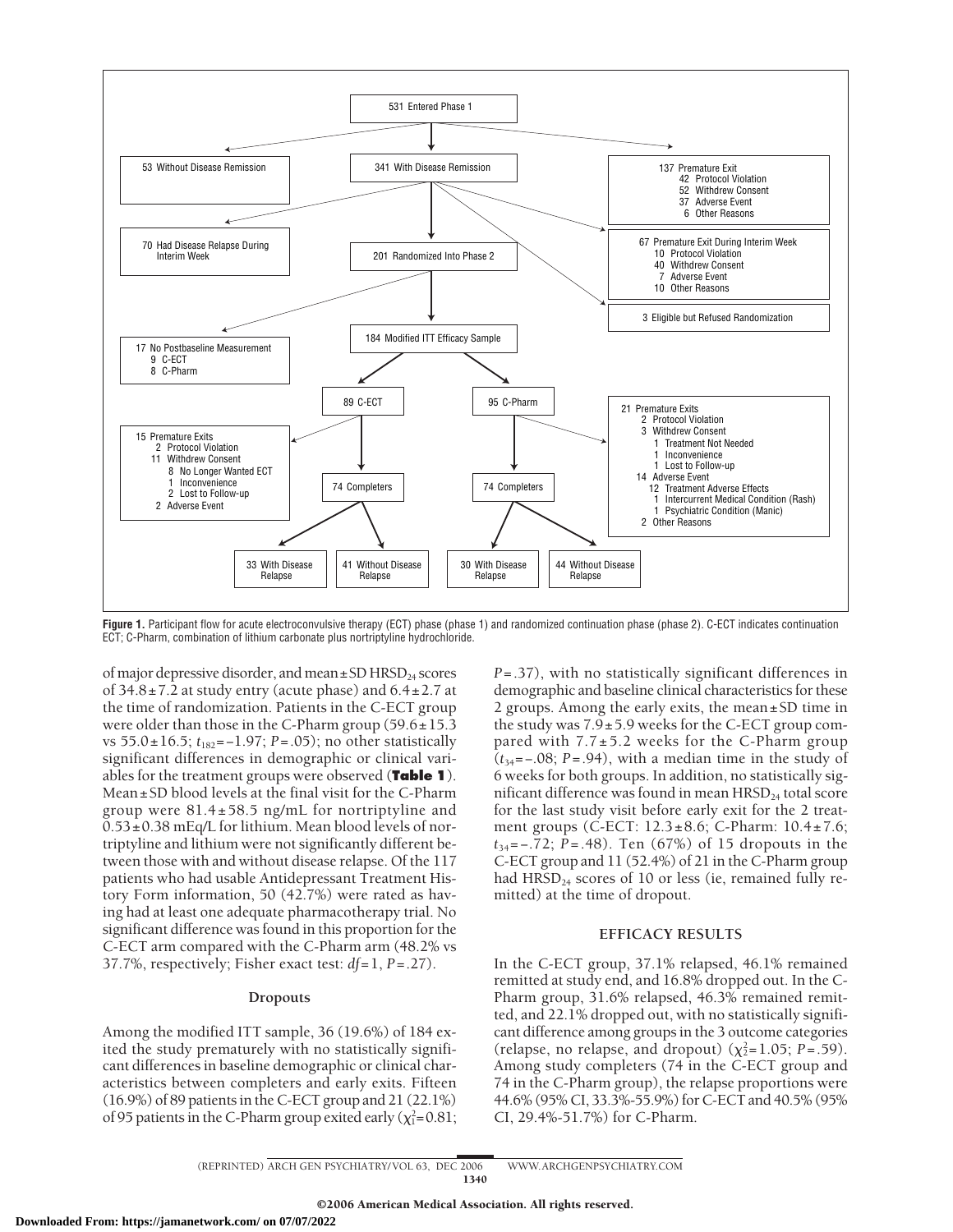| Characteristic*                       | <b>Total Sample</b><br>$(N = 184)$ | <b>C-ECT</b><br>$(n = 89)$ | C-Pharm<br>$(n = 95)$ | P Value<br>(Test Statistic, df) |
|---------------------------------------|------------------------------------|----------------------------|-----------------------|---------------------------------|
| Age, y                                | $57.2 \pm 16.1$                    | $59.6 \pm 15.3$            | $55.0 \pm 16.5$       | $.05$ † ( $-1.97, 182$ )        |
| Age group, y                          |                                    |                            |                       |                                 |
| $18 - 44$                             | 24.4 (45/184)                      | 16.9 (15/89)               | 31.6 (30/95)          |                                 |
| $45 - 64$                             | 39.7 (73/184)                      | 42.7 (38/89)               | 36.8 (35/95)          |                                 |
| 65-85                                 | 35.9 (66/184)                      | 40.5 (36/89)               | 31.6 (30/95)          |                                 |
| Female                                | 67.9 (125/184)                     | 70.8 (63/89)               | 65.3 (62/95)          | $.42\pm(0.64, 1)$               |
| White                                 | 87.5 (161/184)                     | 89.9 (80/89)               | 85.3 (81/95)          | $.34\pm(0.90, 1)$               |
| Patients with psychosis               | 35.9 (66/184)                      | 34.8 (31/89)               | 36.8 (35/95)          | $.78\pm(0.08, 1)$               |
| $HRSD24$ at baseline phase 1          | $34.8 \pm 7.2$                     | $35.6 \pm 8.0$             | $33.9 \pm 6.3$        | $.13+$ (-1.58, 182)             |
| $HRSD_{24}$ at phase 1 end            | $5.9 \pm 2.9$                      | $5.7 \pm 3.0$              | $6.1 \pm 2.8$         | $.39+$ (0.87, 182)              |
| $HRSD_{24}$ at baseline phase 2       | $6.4 \pm 2.7$                      | $6.5 \pm 2.7$              | $6.3 \pm 2.7$         | $.67+$ (-0.43, 182)             |
| mMMSE at baseline phase 2             | $47.0 \pm 6.6$                     | $46.2 \pm 7.1$             | $47.7 \pm 6.1$        | $.13+$ (-1.57, 172)             |
| Age at illness onset, y               | $42.4 \pm 19.6$                    | $44.3 \pm 20.7$            | $40.7 \pm 18.4$       | $.23 \uparrow (-1.20, 169)$     |
| Prior episodes                        | $2.2 \pm 2.9$                      | $2.1 \pm 2.8$              | $2.2 \pm 3.1$         | $.71$ † (0.37, 161)             |
| Prior hospitalization                 | $2.5 \pm 2.0$                      | $2.8 \pm 2.3$              | $2.3 \pm 1.7$         | $.14$ † (–1.47, 169)            |
| Length of current episode, wk         | $46.9 \pm 64.4$                    | $49.3 \pm 67.3$            | $44.8 \pm 62.1$       | $.66$ † (0.45, 165)             |
| Seizure threshold (baseline phase 1)§ | $26.0 \pm 15.0$                    | $28.1 \pm 15.5$            | $23.9 \pm 14.4$       | $.06$ † ( $-1.91, 182$ )        |
| ECT in phase 1                        | $7.3 \pm 3.1$                      | $7.2 \pm 2.9$              | $7.5 \pm 3.3$         | $.54$ † (0.62, 182)             |

Abbreviations: C-ECT, continuation electroconvulsive therapy; C-Pharm, combination of lithium carbonate plus nortriptyline hydrochloride; HRSD<sub>24</sub>, 24-item Hamilton Rating Scale for Depression; mMMSE, modified Mini-Mental State Examination.

\*Data are presented as mean ± SD for continuous variables and percentages (No./total No.) for categorical variables.

†*P* value from pooled *t* test or Wilcoxon rank sum test comparing means for C-ECT vs C-Pharm groups.

 $\pm P$  value from  $\chi^2$  test comparing probability for C-ECT vs C-Pharm groups.

§Seizure threshold units are percentage of total device charge output.



**Figure 2.** Kaplan-Meier curves showing proportion of patients who remained in disease remission (not disease relapse) during the continuation phase (phase 2). Log-rank test comparing distributions of time to relapse for C-ECT vs C-Pharm:  $\chi^2$ =0.30; *P*=.59. C-ECT indicates continuation electroconvulsive therapy; C-Pharm, combination of lithium carbonate plus nortriptyline hydrochloride.

As indicated by the Kaplan-Meier survival curves shown in **Figure 2**, the patterns of relapse-free times were similar for the C-ECT and C-Pharm groups (logrank test comparing distributions of time to relapse;  $\chi_1^2$ =0.297; *P*=.59). Note that week 4 is the final weekly ECT session and week 16 is the first of the monthly C-ECT treatments, with the final ECT session given at week 20. Among patients who relapsed  $(n=63)$ , the mean±SD time to relapse for the C-ECT group was  $9.1 \pm 7.0$  weeks compared with  $6.7 \pm 4.7$  weeks for the C-Pharm group  $(t_{61}=-1.53; P=.13)$ ; median times to relapse were 5.5 and 4.0 weeks for the C-ECT and C-Pharm groups, respectively (Wilcoxon rank sum test *P*=.22), indicating that 50% of relapses in both groups occurred within the first 4 (C-Pharm) to 6 (C-ECT) weeks.

In the primary Cox proportional hazards model regression analyses (**Table 2**), the relapse rates for the C-ECT and C-Pharm groups were not significantly different (unadjusted hazard ratio for C-ECT compared with C-Pharm (reference group),1.1; 95% CI, 0.7-1.9; *P*=.63). After adjustment for clinical center, psychosis status, age, and sex, the relapse rate for C-ECT compared with C-Pharm (hazard ratio) was also not statistically significantly different between the treatment groups (adjusted hazard ratio,1.2; 95% CI, 0.7-1.9; *P*=.53). None of the evaluated covariables (psychosis, age, sex, center) were found to significantly moderate the effect of treatment on relapse as indicated by nonstatistically significant interaction terms (treatment by putative moderating variable) added individually to the full model, although failure to find a moderating effect may be attributable to low power to detect these effects. Specifically, we found no statistical evidence that the treatment affected relapse rate differentially in, for example, patients with vs without psychoses. These analyses focused on a priori hypothesized moderating variables. An extensive exploration of predictors and moderators or mediators of relapse in these data will be reported elsewhere.

In a study with an almost identical design to that of this one, Sackeim et al<sup>13</sup> reported a 84% relapse among a placebo group (n=29; 95% CI, 70%-99%). In comparison with this historical placebo control, both the C-ECT group and the C-Pharm groups had significantly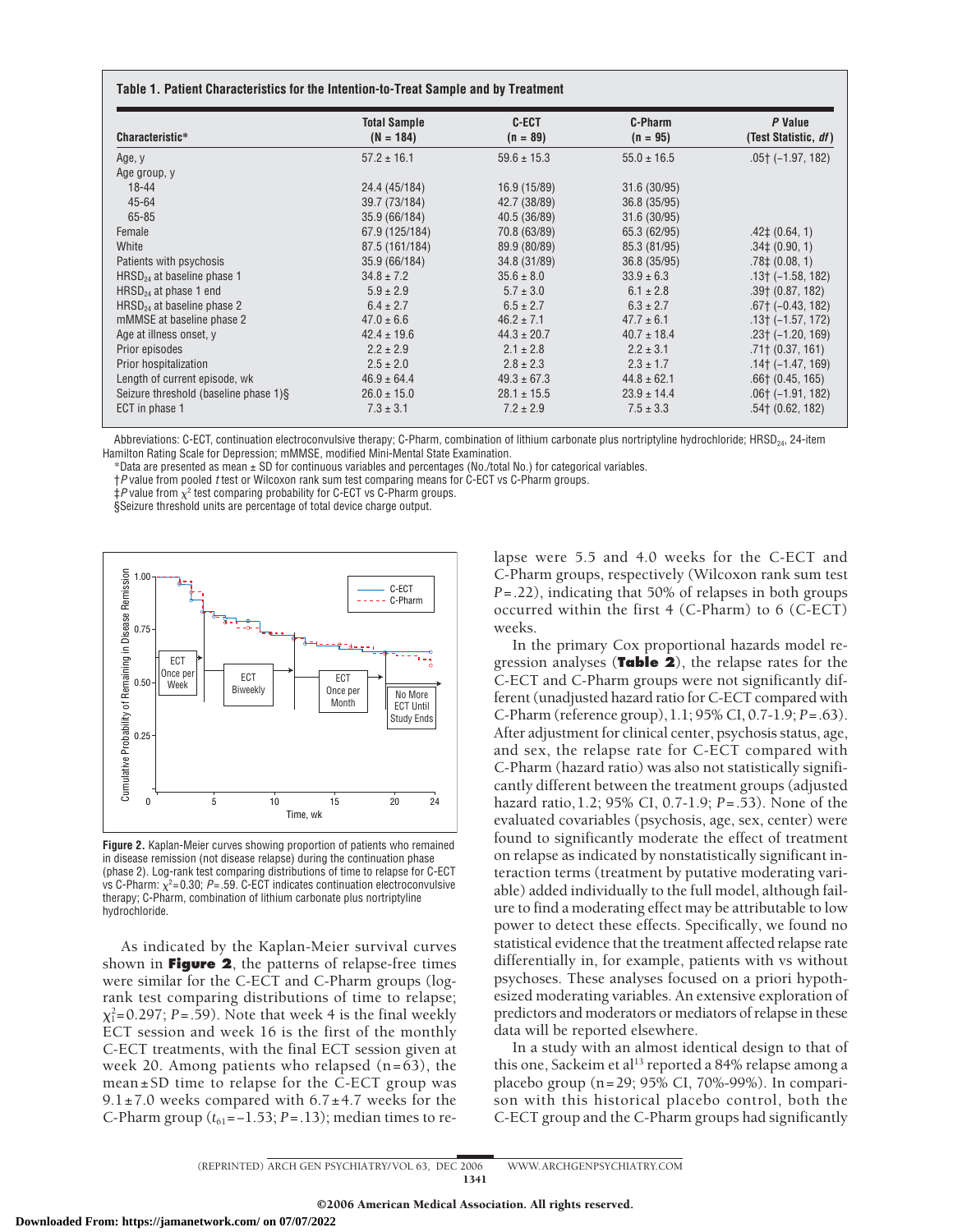**Table 2. Survival Analysis Results From Cox Proportional Hazards Regression Model\***

| Model                  | Hazard Ratio (95% CI) |     |
|------------------------|-----------------------|-----|
| Model 1                |                       |     |
| Treatment <sup>+</sup> | $1.13(0.69-1.36)$     | .62 |
| Model 2                |                       |     |
| Treatment <sup>+</sup> | $1.18(0.71 - 1.94)$   | .53 |
| Psychosis‡             | $0.56(0.32 - 1.00)$   | .05 |
| Ages                   | $0.99(0.97 - 1.00)$   | .13 |
| Sex                    | $0.63(0.37-1.08)$     | .09 |

Abbreviations: C-ECT, continuation electroconvulsive therapy;

C-Pharm, combination of lithium carbonate plus nortriptyline hydrochloride; CI, confidence interval.

\*Results are presented for 2 Cox proportional hazards regression models. Model 1 contained treatment, and model 2 (adjusted model) contained treatment, psychosis, age, and sex. Model 2 also contained clinical center as a covariate.

†Reference category was C-Pharm; hazard ratio of relapse for C-ECT compared with C-Pharm. The C-ECT group was 1.2 times more likely to relapse than C-Pharm group.

‡Reference category was no psychosis; hazard ratio of relapse for psychosis compared with no-psychosis group. A patient with psychotic features is 0.56 times less likely to relapse than a patient without psychotic features, after adjustment for treatment, age, sex, and center.

§Age was entered as a continuous variable; hazard ratio represents the change in the hazard of relapse for every 1-year increment (decrement) in age. As age increases by 1 year, the estimated hazard ratio is decreased (since the parameter estimate is negative) 0.99 times.

||Reference category was male; hazard ratio of relapse for female compared with male group. A female patient is 0.63 times less likely to relapse than a male patient after adjustment for treatment, age, psychosis, and clinical center.

lower relapse rates  $(\chi_1^2; P<.001$  for both comparisons). Significant differences with the historical placebo group held even when assuming that all dropouts in the C-ECT and C-Pharm groups were relapsers ( $\chi^2$ ); C-ECT vs placebo: *P*=.006; C-Pharm vs placebo: *P*=.005).

The mean±SE mMMSE scores were not statistically significantly different for C-Pharm compared with C-ECT at phase 2 baseline (C-ECT: 46.2±0.8; C-Pharm: 47.7±0.7; *t*172=1.57; *P*=.12). Among those who had not relapsed or dropped out at 3 months, the baseline and center adjusted mean±SE mMMSE scores were  $47.7\pm0.5$  for the C-ECT group and  $49.4\pm0.5$  for the C-Pharm group ( $t_{93}$ =2.59; Bonferroni corrected *P*=.02). The adjusted mean mMMSE scores for C-Pharm vs C-ECT were not significantly different at study end (6 months) among those who had not relapsed or dropped out (C-ECT:  $48.4 \pm 0.5$ ; C-Pharm:  $49.1 \pm 0.5$ ;  $t_{73}$ =1.11; Bonferroni corrected *P*=.54). The mMMSE scores for both groups improved, on average, during the 6-month period, with a mean change from baseline not significantly different for the C-ECT and C-Pharm groups. Among the 15 patients in the C-ECT group who exited early, 8 indicated that they no longer wanted ECT (largely because they experienced the treatment as unpleasant), and 2 exited because of adverse events (headache and memory loss). In the C-Pharm group, 13 patients exited early because of adverse events from the medications. As expected, the most common adverse events in the C-Pharm group were dry mouth (27.4%), tremor (17.9%), drowsiness and fatigue (14.7%), and constipation (13.7%).

This study is the first randomized controlled clinical trial, to our knowledge, to assess the efficacy and tolerability of C-ECT as a relapse prevention strategy in unipolar major depression. We found no statistical evidence to suggest that one treatment arm had greater efficacy in relapse prevention than the other. Our C-Pharm results are comparable to those of Sackeim et al,<sup>13</sup> who have shown a nearly identical relapse rate in a cohort of similar patients given the identical pharmacotherapy regimen in a study comparing post-ECT relapse rates among placebo, nortriptyline alone, and nortriptyline and lithium in combination. The relapse rates in the C-ECT and C-Pharm arms are also markedly superior to the relapse rates with either placebo or monotherapy with nortriptyline reported by Sackeim et al.<sup>13</sup> Although both C-ECT and C-Pharm were shown to be modestly effective in preventing depressive relapse, an important interpretation of these data is that relapse or treatment discontinuation rates after successful ECT remain unacceptably high with standard treatment regimens. Such high rates were also documented in an effectiveness study of ECT in community settings in the United States<sup>20</sup> and in a smaller, observational study in the Netherlands.<sup>21</sup> In general, relapse rates after episodes of major depression treated with any modality of continuation therapy are unacceptably high. $22,23$ 

We observed that most relapses occurred early in continuation treatment, a finding also consistent with that of Sackeim et al.13 However, the definition of relapse in our study is a strict one, and many patients who were declared to have disease relapse were substantially improved clinically compared with phase 1 baseline measurements.

Both treatments were well tolerated. The adverse effect profile of ECT includes cognitive effects and common but generally minor adverse effects on treatment days of headache, nausea, and muscle aches. The adverse effects of nortriptyline and lithium are well known and include anticholinergic and lithium-specific effects. The adverse effect profiles of the 2 treatments are markedly different, and it is possible that patients may prefer one treatment over the other based on individual assessments of tolerability.

On the basis of the mMMSE as a measure of cognitive effects, both groups improved, on average, over all time points. This was anticipated, given the well-known short-term effects of ECT on cognition and their documented trajectory of improvement over time.<sup>24,25</sup> A more comprehensive assessment of the cognitive effects of these 2 treatments is deferred to a report that will include analysis of the full neuropsychological test battery data.

A strength of the study is the size of the patient sample, making it one of the largest randomized ECT data sets in the modern literature. The sample is also geographically diverse and represents typical, severely depressed, often treatment-refractory patients, who are not uncommon in contemporary practice. Other strengths of the study are the careful standardization of the ECT and medication management procedures and the innovative approach to the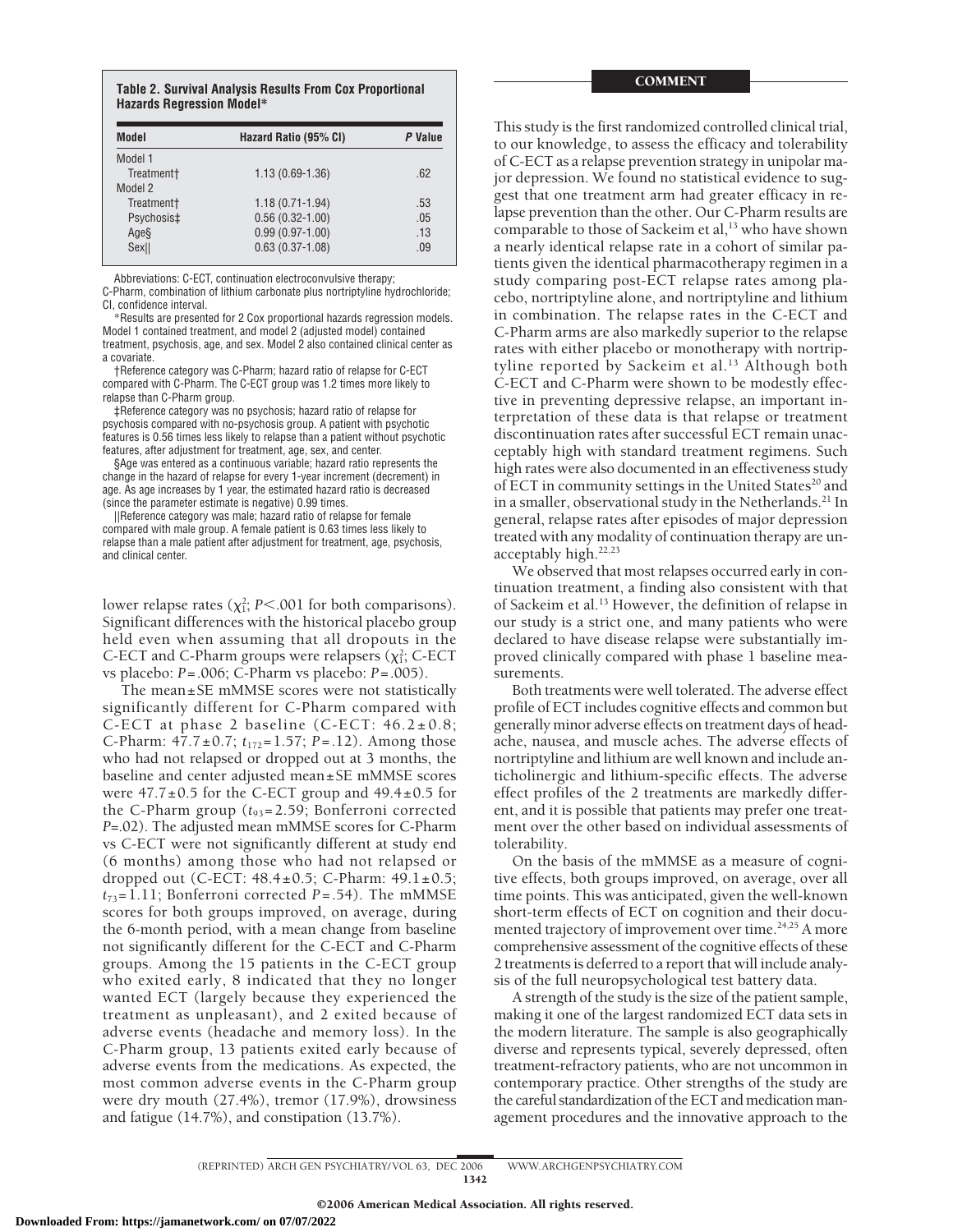standardization of assessments, given the constraints of a nonblinded primary efficacy outcome measure.

Limitations of the study include the lack of blindness of the raters for the  $HRSD<sub>24</sub>$  ratings (although measures were taken to minimize and assess rater bias through comparison with an independent blind rater) and the lack of flexibility in the C-ECT schedule. In real-world practice, continuation and maintenance ECT schedules are more individualized to each patient's requirements based on patterns of historical and current symptom recurrence. Such flexibility could potentially decrease the likelihood of relapse. The design feature of offering C-ECT to all acute ECT remitters might be criticized as not reflective of real-world practice, limiting the generalizability of our results. In fact, contemporary ECT practice is to offer at least a brief period of C-ECT to a much higher percentage of patients than in the past. Thus, the design of our study is actually more consistent with contemporary practice than practice of 5 to 10 years ago, in which multiple post-ECT pharmacotherapy regimens would have to fail for the patient to be eligible for continuation or maintenance ECT. The study design feature of the interim week was intended to ensure stable remission, but delaying pharmacotherapy for 1 week after remission with short-term ECT might have weakened the C-Pharm arm. On the other hand, it may have strengthened both arms by "weeding out" patients prone to early relapse. The interim week may limit generalizability of our results to patients whose acute remission is robust enough to be completely sustained without treatment for 1 week. Additionally, the blood level for lithium is lower than optimally targeted (but similar to that of the study by Sackeim et al $^{13}$ ), suggesting that lack of compliance and tolerability issues may have weakened the arms in both studies. The specific medications in the pharmacotherapy arm, although carefully chosen to represent those medications about which the most published relapse prevention data were available, might be criticized as outmoded, given the variety of currently available antidepressants and anticonvulsant mood stabilizers. Further study of different medication combinations (such as a selective serotonin reuptake inhibitor and an anticonvulsant) is warranted. We acknowledge the potential bias produced by use of patients who tolerated and responded to ECT (enriched design); however, the aim of the study was to evaluate relapse strategies after successful ECT with the target population for inference represented by the sample randomized in this study. Use of the modified ITT sample, which did not include the 17 patients from whom no postbaseline data were obtained, limits generalizability to those patients who are willing to accept or can tolerate either treatment modality. Failure of the study to find statistically significant differences for both efficacy and safety outcomes cannot be taken to mean that the outcomes in the 2 groups are equal. For the primary efficacy outcome, although the study was designed to have adequate power to detect clinically meaningful effects, failure to find statistically significant differences cannot be interpreted to mean that relapse rates for the 2 groups are exactly equal in the populations of inference. Lack of statistically significant differences could be the result of low statistical power. The small number

of minority patients in the sample (which reflects the demographics of patients who receive ECT in the United States) $^{26}$  is a further limitation of the study.

In summary, our data demonstrate moderate protection against depressive relapse by both C-Pharm and C-ECT and provide no statistical evidence to suggest that one treatment arm had greater efficacy in relapse prevention than the other. Physicians and patients need to select 1 of the 2 treatment options based on judgments about tolerability for the individual patient and patient preference. Further research is needed to explore individual patient characteristics (either historical or potential biomarkers) that can be used to predict which patients will do best with which treatment. Most important, our study begs the question of how much better relapse prevention strategies might be with combined modalities, that is, concurrent use of continuation or maintenance ECT and multidrug pharmacotherapy regimens. Such studies will allow optimized therapy algorithms for depressed patients in whom medication and psychotherapy treatments have failed. There is an urgent need for treatments that will further decrease the unacceptably high relapse rates after recovery from an episode of major depression.

**Submitted for Publication:** November 10, 2005; accepted February 22, 2006.

**Author Affiliations:** Department of Psychiatry, University of Medicine and Dentistry of New Jersey–New Jersey Medical School, Newark (Drs Kellner, Petrides, and O'Connor); Departments of Psychiatry and Behavioral Sciences (Dr Kellner) and Biostatistics, Bioinformatics, and Epidemiology (Drs Knapp and Mueller and Mss Bernstein and Yim), Medical University of South Carolina, Charleston; Department of Psychiatry, The Zucker Hillside Hospital, North Shore–Long Island Health System, Glen Oaks, NY (Drs Petrides, Bailine, Malur, and Fink); Department of Psychiatry and Psychology, Mayo Foundation, Rochester, Minn (Drs Rummans, Rasmussen, Smith, and Sampson); and Department of Psychiatry, University of Texas Southwestern Medical Center at Dallas (Drs Husain and Biggs and Mr McClintock).

**Correspondence:** Charles H. Kellner, MD, Department of Psychiatry, UMDNJ New Jersey Medical School, 183 South Orange Ave, BHSB Room F1436, Box 1709, Newark, NJ 07103 (kellner@umdnj.edu).

**Author Contributions:** Drs Petrides, Rummans, Husain, and Rasmussen contributed equally to the study and this publication.

**Financial Disclosure:** An ECT device was loaned by Somatics, Inc to Dr Kellner.

**Funding/Support:** This study was supported by National Institute of Mental Health grants MH55484 from the Mayo Foundation; MH55486 from The Zucker Hillside Hospital, North Shore–Long Island Health System; MH55489 from the University of Texas Southwestern Medical Center at Dallas; MH55485 from the Medical University of South Carolina; and MH55495 from the University of Medicine and Dentistry of New Jersey– New Jersey Medical School.

**Acknowledgment:** A special acknowledgment goes to Harold Sackeim, PhD, and A. John Rush, MD, for their